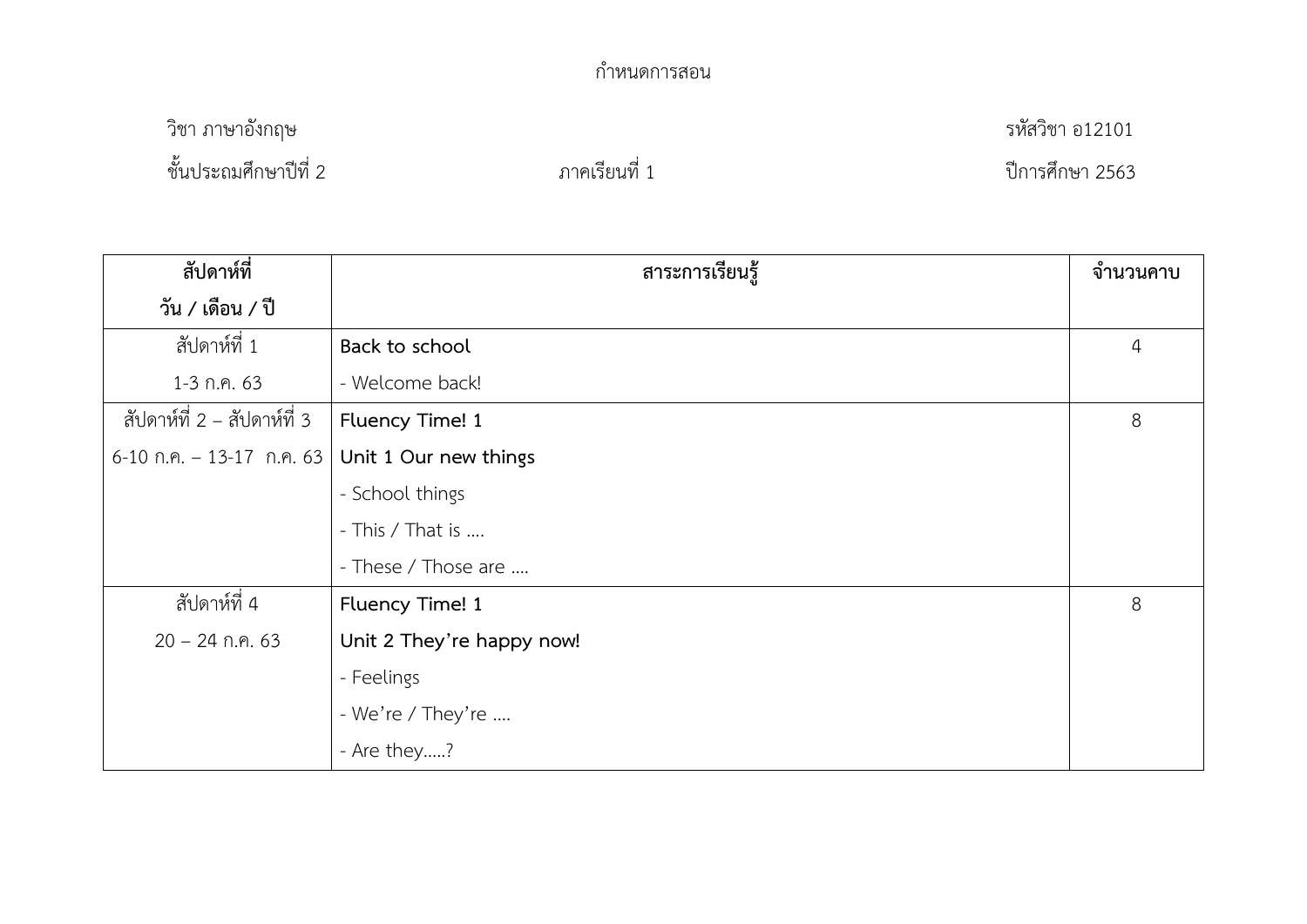| สัปดาห์ที่                  | สาระการเรียนรู้                                                   | จำนวนคาบ |
|-----------------------------|-------------------------------------------------------------------|----------|
| วัน / เดือน / ปี            |                                                                   |          |
| สัปดาห์ที่ 5 - สัปดาห์ที่ 6 | Fluency Time! 1                                                   | 8        |
| $27-31$ ก.ค. - 3-7 ส.ค. 63  | Unit 3 I can ride a bike!                                         |          |
|                             | - Outdoor activities                                              |          |
|                             | - She can / can't                                                 |          |
|                             | - Can he ?                                                        |          |
|                             | - Prepositions of place: behind / in front of / next to / between |          |
|                             | - Test Unit 1 - 3                                                 |          |
| สัปดาห์ที่ 7 - สัปดาห์ที่ 8 | Fluency Time! 2                                                   | 8        |
| $10-14 - 17-21$ ส.ค. 63     | Unit 4 Have you got a milkshake?                                  |          |
|                             | - Food                                                            |          |
|                             | - Numbers $20 - 100$                                              |          |
|                             | - Have you got ?                                                  |          |
|                             | - I have / haven't                                                |          |
|                             | - Has he got ?                                                    |          |
|                             | - He has / hasn't                                                 |          |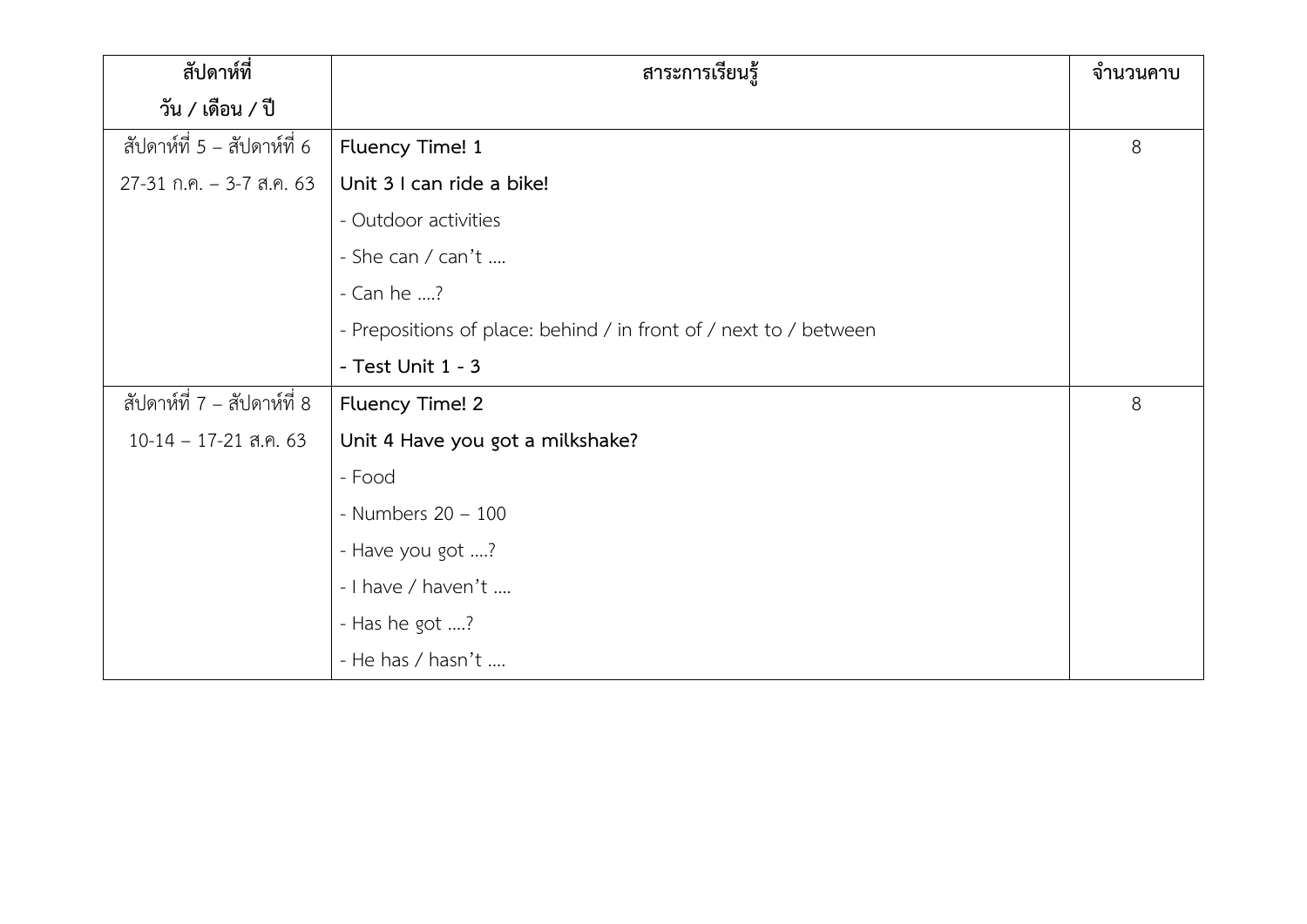| สัปดาห์ที่                    | สาระการเรียนรู้                 | จำนวนคาบ |
|-------------------------------|---------------------------------|----------|
| วัน / เดือน / ปี              |                                 |          |
| สัปดาห์ที่ 9 - สัปดาห์ที่ 10  | Fluency Time! 2                 | 8        |
| 24-28 ส.ค. - 31 ส.ค.,         | Unit 5 We've got English!       |          |
| 1-4 ก.ย. 63                   | - School subjects               |          |
|                               | - School rooms                  |          |
|                               | - What / When have we got ?     |          |
|                               | - We've got                     |          |
|                               | - our / their                   |          |
| สัปดาห์ที่ 11 - สัปดาห์ที่ 12 | Fluency Time! 2                 | 8        |
| $7-11 - 14-18$ ก.ย. 63        | Unit 6 Let's play after school! |          |
|                               | - After-school activities       |          |
|                               | - I visit                       |          |
|                               | - I don't have                  |          |
|                               | - Test Unit 4 - 6               |          |
| สัปดาห์ที่ 13 - สัปดาห์ที่ 14 | Fluency Time! 3                 | 8        |
| $21-25$ ก.ย. - 28-30 ก.ย.,    | Unit 7 Let's buy presents!      |          |
| 1-2 ต.ค. 63                   | - special days                  |          |
|                               | - What does he like?            |          |
|                               | - He likes doesn't like         |          |